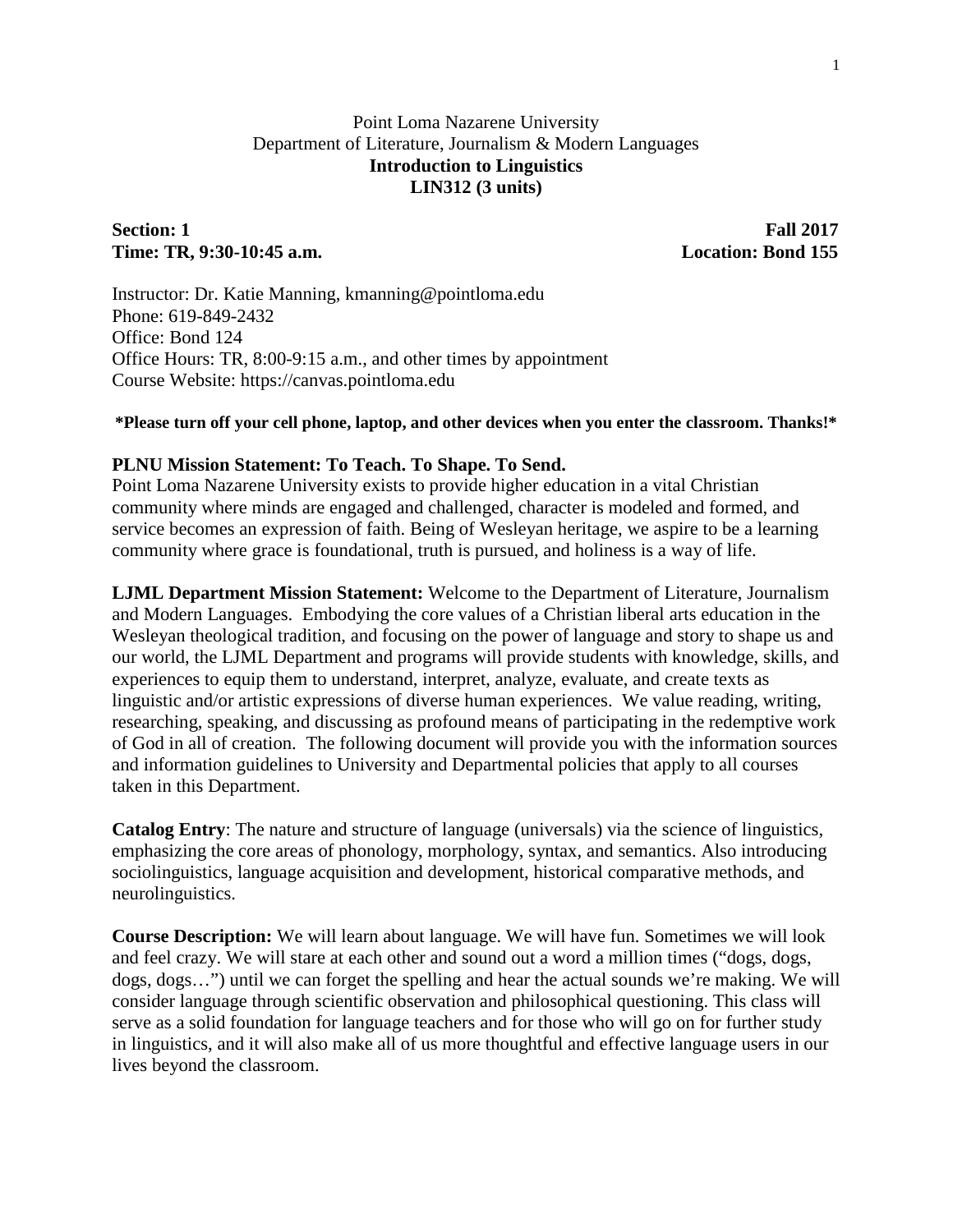This class will require you to do a large amount of reading, studying, memorizing, researching, and writing. It will be rigorous, and it will also be rewarding. Hard work and fun don't have to be mutually exclusive.

## **Required Materials**

*Language Files*,  $11^{\text{th}}$  ed. (ISBN: 9780814251799) Additional readings and resources will be posted on Canvas. The obvious things: pen/pencil, loose-leaf paper, folder for storage, etc.

| ______ <del>_</del> ___<br>By the end of this course, you | <b>Related IDEA Outcomes</b>   | Assignments                   |
|-----------------------------------------------------------|--------------------------------|-------------------------------|
| should be able to                                         |                                |                               |
| Demonstrate basic                                         | Gaining factual knowledge      | Readings, Practice, Quizzes,  |
| competency in the nature and                              |                                | Nerdy Language Cartoon,       |
| use of language: basic speech                             | Gaining a broader              | Research Paper, Exams         |
| sounds, syllable structure,                               | understanding and              |                               |
| word formation, grammar                                   | appreciation of                |                               |
| systems, language acquisition                             | intellectual/cultural activity |                               |
| and variation, historical                                 |                                |                               |
| aspects of language change                                |                                |                               |
| Conduct research and write                                | Developing skill in expressing | <b>Research Paper</b>         |
| knowledgeably about the                                   | myself orally or in writing    |                               |
| nature and use of language                                |                                |                               |
|                                                           | Developing specific skills,    |                               |
|                                                           | competencies, and points of    |                               |
|                                                           | view needed by professionals   |                               |
|                                                           | in the field most closely      |                               |
|                                                           | related to this course         |                               |
| Use your basic competency in                              | Gaining factual knowledge      | Mini-Presentation, Research   |
| the nature and use of language                            |                                | Paper                         |
| to teach others about language                            | Developing skill in expressing |                               |
|                                                           | myself orally or in writing    |                               |
| Articulate intersections                                  | Gaining a broader              | <b>Personal Reflection</b>    |
| between language and faith                                | understanding and              | Essay/Blog, Class Discussions |
|                                                           | appreciation of                |                               |
|                                                           | intellectual/cultural activity |                               |
|                                                           |                                |                               |
|                                                           | Developing a clearer           |                               |
|                                                           | understanding of, and          |                               |
|                                                           | commitment to, personal        |                               |
|                                                           | values                         |                               |

#### **Course Learning Outcomes**

**Diversity Statement:** Point Loma Nazarene University is committed to diversity in the classroom, in its publications and in its various organizations and components. Faculty and staff recognize that the diverse backgrounds and perspectives of their colleagues and students are best served through respect toward gender, disability, age, socioeconomic status, ethnicity, race,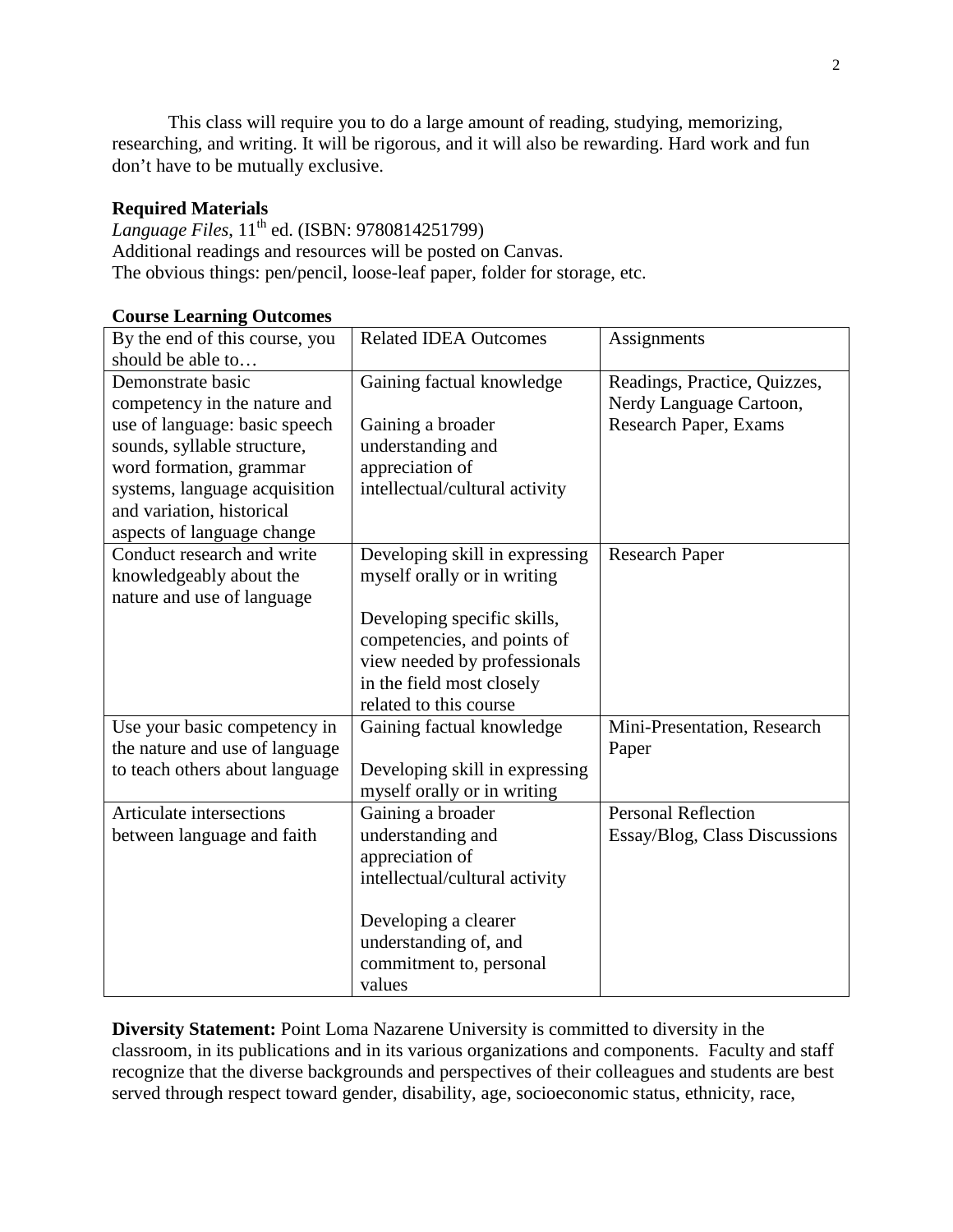culture and other personal characteristics. In addition, the Department of Literature, Journalism and Modern Languages is committed to taking a leadership position that calls for promoting a commitment to diversity in and out of the classroom and in the practices of writing, journalism, and the study of literature and languages.

**FERPA (Family Educational Rights and Privacy Act) Policy**: In compliance with federal law, neither PLNU student ID nor social security number should be used in publicly posted grades or returned sets of assignments without student written permission. This class will meet the federal requirements by distributing all grades and papers individually. Also in compliance with FERPA, you will be the only person given information about your progress in this class unless you have designated others to receive it in the "Information Release" section of the student portal. See [Policy Statements](http://catalog.pointloma.edu/content.php?catoid=8&navoid=864) in the undergraduate student catalog.

**PLNU Academic Accommodations:** If you have a diagnosed disability, please contact PLNU's Disability Resource Center (DRC) within the first two weeks of class to demonstrate need and to register for accommodation by phone at 619-849-2486 or by e-mail at [DRC@pointloma.edu.](mailto:DRC@pointloma.edu) See [Disability Resource Center](http://www.pointloma.edu/experience/offices/administrative-offices/academic-advising-office/disability-resource-center) for additional information.

**PLNU Academic Honesty Policy:** Students should demonstrate academic honesty by doing original work and by giving appropriate credit to the ideas of others. Academic dishonesty is the act of presenting information, ideas, and/or concepts as one's own when in reality they are the results of another person's creativity and effort. A faculty member who believes a situation involving academic dishonesty has been detected may assign a failing grade for that assignment or examination, or, depending on the seriousness of the offense, for the course. Faculty should follow and students may appeal using the procedure in the university Catalog. See [Academic](http://catalog.pointloma.edu/content.php?catoid=18&navoid=1278)  [Policies](http://catalog.pointloma.edu/content.php?catoid=18&navoid=1278) for definitions of kinds of academic dishonesty and for further policy information.

**PLNU Copyright Policy**: Point Loma Nazarene University, as a non-profit educational institution, is entitled by law to use materials protected by the US Copyright Act for classroom education. Any use of those materials outside the class may violate the law.

**PLNU Attendance and Participation Policy**: Regular and punctual attendance at all classes is considered essential to optimum academic achievement. If the student is absent from more than 10 percent of class meetings, the faculty member can file a written report which may result in deenrollment. If the absences exceed 20 percent, the student may be de-enrolled without notice until the university drop date or, after that date, receive the appropriate grade for their work and participation. See [Academic Policies](http://catalog.pointloma.edu/content.php?catoid=18&navoid=1278) in the Undergraduate Academic Catalog.

## CLASS POLICIES

Grade Distribution: In order to receive credit for the course, all of the following must be completed.

Practice & Quizzes 20% - 100 pts Mini-Presentation 5% - 25 pts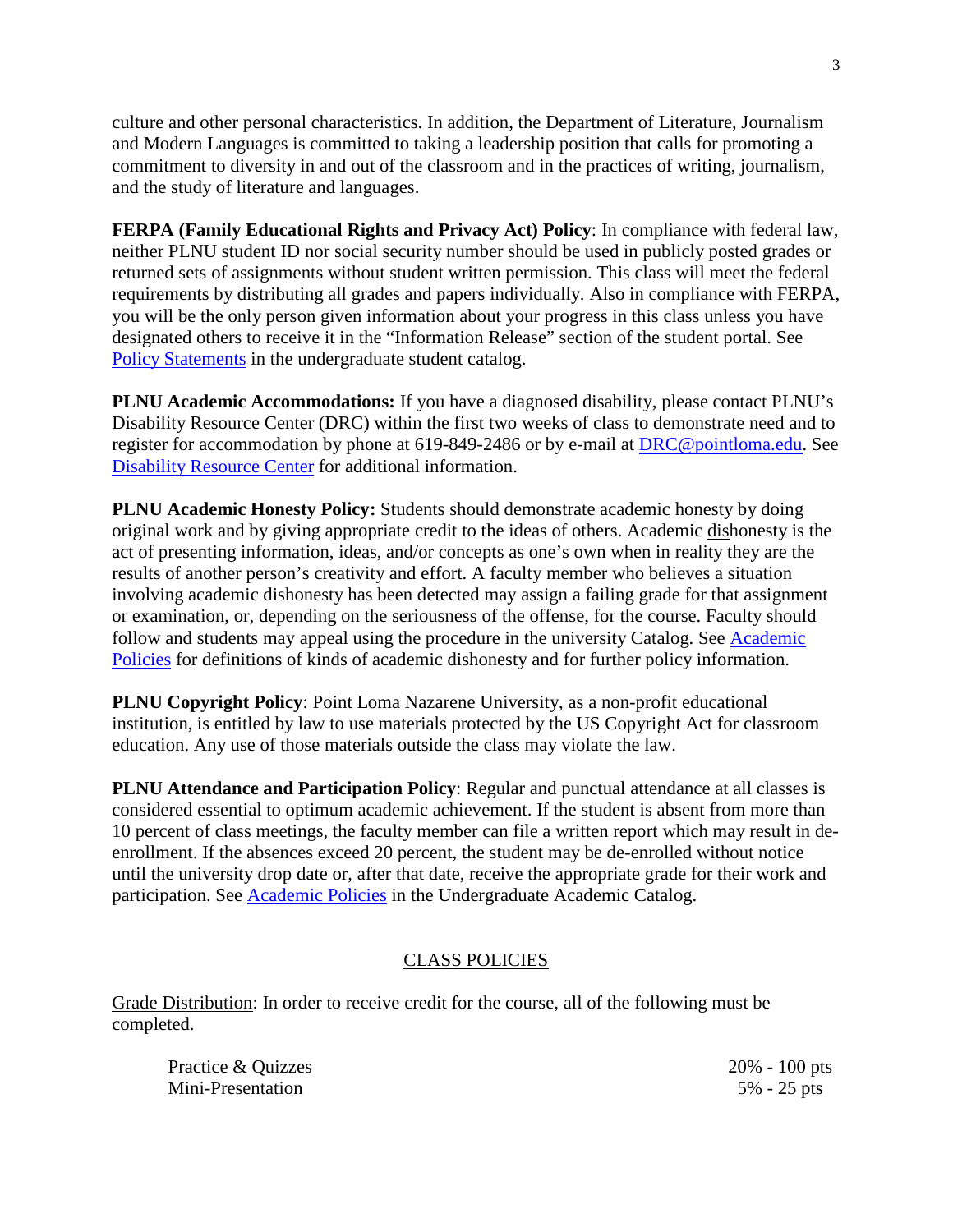| Nerdy Language Cartoon           | $5\% - 25$ pts    |
|----------------------------------|-------------------|
| Personal Reflection Essay & Blog | $10\% - 50$ pts   |
| <b>Research Paper</b>            | $20\% - 100$ pts  |
| Midterm Exam                     | $20\% - 100$ pts  |
| Final Exam                       | $20\% - 100$ pts  |
| Total                            | $100\% - 500$ pts |

#### Grading Scale & Definitions:

| A: $93-100\%$ | $B - 80 - 82$     | D+: $67-69$   |
|---------------|-------------------|---------------|
| $A - 90-92$   | $C_{\pm}$ : 77-79 | D: 63-66      |
| $B + : 87-89$ | $C: 73-76$        | D-: $60-62$   |
| $B: 83-86$    | $C = 70-72$       | $F:$ below 60 |

 $A =$  Phenomenal work that far exceeds the minimum requirements of the assignment; excellent logic, structure, and organization; virtually no grammar and punctuation errors.

 $B = Good$  work that exceeds the minimum requirements of the assignment; no major problems with logic, structure, and organization; very few grammar and punctuation errors.

 $C =$  Average work that meets the minimum requirements of the assignment; may have minor problems with logic, structure, and organization; may have some grammar and punctuation errors.

 $D =$  Poor work that does not fully meet the minimum requirements of the assignment; may have some problems with logic, structure, and organization; grammar and punctuation errors may hinder meaning.

 $F =$  Poor work that does not fulfill the assignment; may have serious problems with logic, structure, and organization; grammar and punctuation errors may obscure meaning.

Attendance & Participation: Because discussion will be an important part of our class, your regular attendance and participation are required for you to be successful. Your first two absences will not count against your grade, but use them wisely. For each additional absence, your total grade will be lowered by 5%; if you miss class more than 4 times (over 2 weeks), you will automatically fail this course. Coming to class unprepared, staring at a screen, or being disruptive in class will also count as an absence. If you already know that you'll be missing many classes due to some pre-existing schedule conflict, you should not take this course at this time. Also, since arriving late to class is distracting to your classmates (and to me), you are expected to arrive on time. Two late arrivals will count as one absence. Truly perfect attendance (with no tardies or absences of any kind—you were literally present for all of every class meeting) will earn you 1% of extra credit at the end of the semester.

Readings: Readings are due on the date they're listed in the course outline. Always bring your copy of the assigned reading to class with you for use in discussion. Read actively and make notes directly on the text and/or on the side.

Quizzes: On days when reading assignments are due, I may give brief quizzes at the very beginning of class. Some will be scheduled; some will be surprises. They will often require short answers to a few questions, but they might occasionally require a longer answer to one question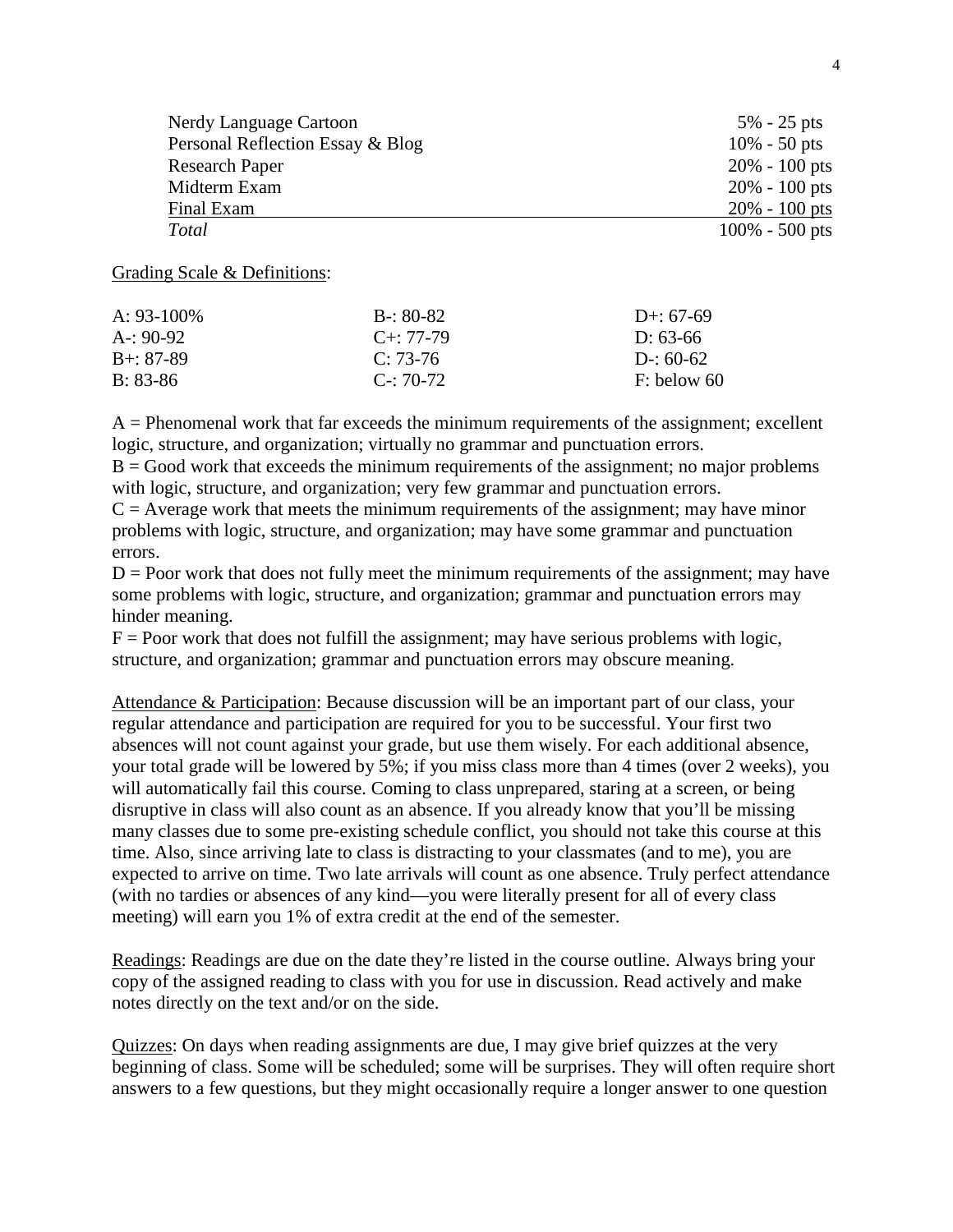(in the form of a short essay). This will motivate you to do the assigned reading, and it is extra incentive to get to class on time. These quizzes cannot be made up later. You should keep all quizzes in a notebook or a folder, along with all of your class notes and other assignments. **Save everything** throughout the semester so that you can look back on previous work and build upon it. This will also allow you to keep track of your grade in the class and to ensure that my final calculations are accurate.

Practice: For each chapter, you will complete selected practice questions from the textbook. I will assign these as we go along, announcing them during the class period before they are due. These should be completed to the best of your ability by the beginning of class on the day they are due. Some of these problems will require that you work them out in pencil and by hand, but type if you can. I will select students at random to share answers as we go over these in class, and we will work through especially tough problems together in class. Completion, effort, and class participation will count for something; more important than simply having the right answer is learning how to think and work through the process to get to the answer.

Mini-Presentation: We will often open our class meetings with mini-presentations. On your assigned day, please come to class prepared to share something interesting and language related. This could be something that you've observed and analyzed yourself (such as a roommate's interesting speech pattern from a regional dialect or a song lyric), or it could be something that you found elsewhere (such as an NPR article about language use). It might require a little research. This presentation need not be formal, but it should be concise (under 5 minutes), wellprepared, and *engaging*. Use of media, handouts, or other visual/auditory aides is encouraged.

Nerdy Language Cartoon: Look at the beginning of each chapter in our text book. Go ahead. I'll wait... See how each chapter uses a nerdy language cartoon to introduce the topic of that chapter? I would like for you to make one of your own. It's okay if your platypus looks more like a duck. I don't have great drawing skill either. However, you should take the time to think of something clever and to present it as well as you can (a.k.a. don't scribble something down five minutes before it's due). Your final draft may be digitally designed and printed or neatly hand drawn. Along with your cartoon, turn in a 1-page artist's statement explaining what you did and why. Your cartoon shouldn't depend on this statement; this is just your chance to show me that you did thoughtful work. The point of this assignment overall is to allow you to dissect some feature of language in a fun, playful way.

Personal Reflection Essay (Blog): Early in the semester, we will read a published personal reflection on a topic of language and faith. Using this as a model, you will create your own personal reflection essay and post it to our "Discussions" page on Canvas. This will serve as a jumping off place for our class as we discuss how language and faith intersect. We will use the discussion function on Canvas to post these essays and to discuss the issues they raise by interacting with each other's comments. You will receive more detailed instructions for this assignment in class.

Research Paper: Early in the semester, you will choose a topic that you're curious about and form a research question to guide you in your quest for information. I will be available to help you along the way, but this paper will be mostly self-motivated. Make sure you choose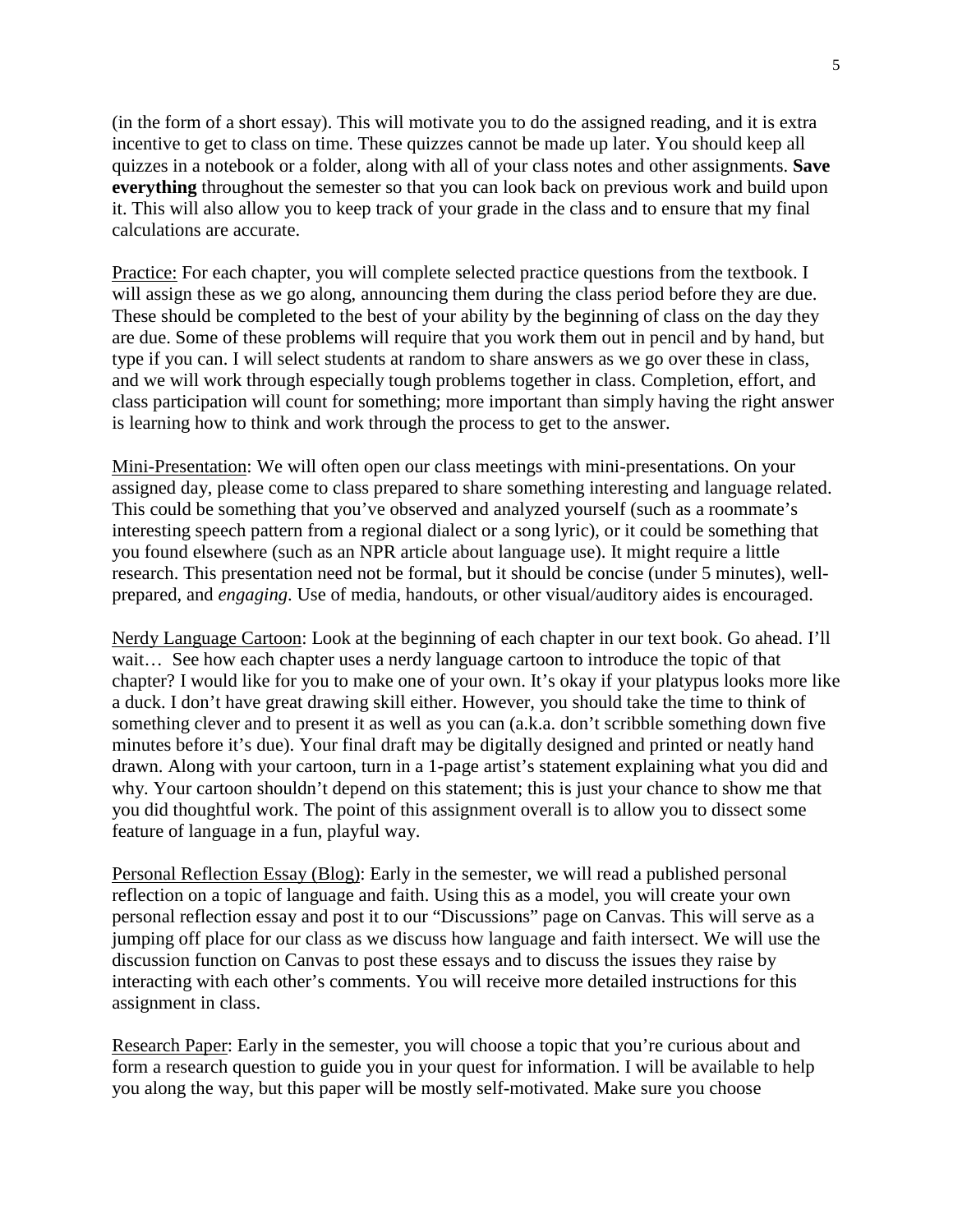something you're truly curious about so that the research process will be interesting and enjoyable for you. You will receive more detailed instructions for this assignment in class.

Midterm & Final Exams: You will take a midterm exam and a final exam to demonstrate your knowledge of important concepts covered in our class. If you read closely and take notes in class regularly, you should have no problem passing. **If you do not take one or both of these exams, you will automatically fail the course.**

Due Dates: Dates when assignments are due are listed on the attached course outline; all written assignments are due at the beginning of class. I highly encourage you to visit with me one-onone during office hours to run topics, thesis statements, or drafts by me. Once an assignment receives a grade, there will be no further opportunities to revise for a new grade. **Late work is not acceptable.** If unusual circumstances will keep you from completing an assignment on time, please make arrangements with me for an extension BEFORE the due date (or if you wake up sick, please email me ASAP with your assignment so it will not be counted late). Special arrangements can only be made in advance, not after a due date, except in the case of a real emergency. Please complete all readings on time as well. All coursework must be completed by the end of our final exam period.

Paper Format: All papers must be typed, double-spaced, in 12-point Times New Roman font, with one-inch margins, and in MLA format. See the MLA Format handout on Canvas for specific formatting guidance. Electronic submissions will not be accepted, except when approved by me or as required by the assignment.

Student-Directed Conferences: During the semester, you will meet with me in my office to discuss your writing, reading, or whatever else you'd like. The dates for these conferences are on the course outline. Feel free to meet with me more often than this!

Extra Credit: You may earn extra points in two ways (in addition to perfect attendance):

- 1. Visit the Tutorial Center to get extra feedback on a paper or to get extra instruction on grammar and punctuation. Turn in a brief write-up explaining what you worked on, with whom, when, and how it has affected your writing. Turn this in with your assignment for a 2% grade boost on that assignment.
- 2. Language-related events go on frequently at PLNU and in our larger San Diego community. Attend an author lecture, reading, or workshop and write a 1-2 page critical reflection over what was said and how it connects with what you're learning about the nature and use of language. Due within one week of the event. This will earn you a 1% grade boost in the class (up to 2 times).

Canvas: A copy of this syllabus and assignments for our course are online at https://canvas.pointloma.edu. You can access these course materials through the portal using your PLNU username and password.

PLNU Email: Your PLNU email account should be checked daily. This is the way that I will most frequently communicate with you outside of class, and it's also the way the university distributes important information.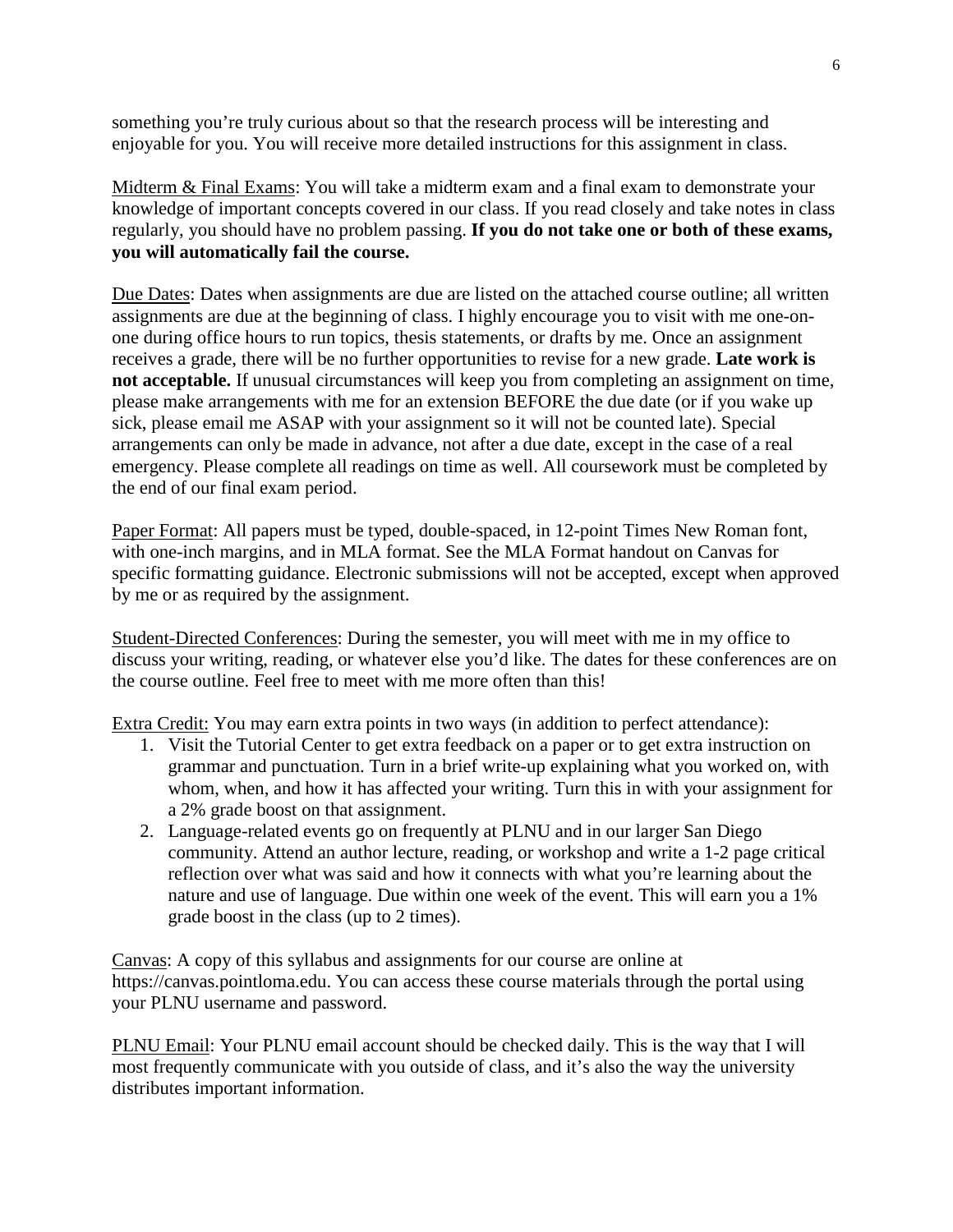Inclusive Language Statement: Because language is powerful and shapes the way we think, all public language used in this course, including written and spoken discourse, will be inclusive. This standard is outlined by all major academic style guides, including MLA, APA, and Chicago, and is the norm in university-level work. See the section on "Appropriate Language" at *The Purdue OWL*: http://owl.english.purdue.edu/owl/resource/608/01/.

Public Discourse: Much of the work we will do in this class is cooperative. You should think of all your writing and speaking for and in class as public, not private, discourse. By continuing in this class, you acknowledge that your work will be viewed by others in the class.

> *This syllabus is a contract. If you continue in this course, then you agree to comply with the class policies as stated here.*

# COURSE OUTLINE<sup>[1](#page-6-0)</sup>

| $R$ Aug 30 | Introductions and syllabus                                                                                                                                                                                                                           |
|------------|------------------------------------------------------------------------------------------------------------------------------------------------------------------------------------------------------------------------------------------------------|
|            | In Class: IPA, What is language?, Sign up for Mini-Presentations                                                                                                                                                                                     |
| T Sept 5   | Read and complete "Dr. D's Crash Course" (handout)<br>Read this syllabus                                                                                                                                                                             |
| R Sept 7   | Read "Politics and the English Language" (handout)<br>Read "The Trouble with Cussing Christians" (handout)<br>In Class: Personal Reflection Essay assigned<br>Finish Crash Course (if needed)<br>*You MUST have a copy of the textbook by this date! |
| T Sept 12  | Read Chapter 1<br>Practice<br>Memorize 9 design features of language (File 1.4)                                                                                                                                                                      |
| R Sept 14  | Read Chapter 2, Files 2.0–2.1<br>Memorize IPA symbols for Standard American English (41-43)                                                                                                                                                          |
| T Sept 19  | Read Chapter 2<br>Practice<br>In Class: Quiz (Design Features & IPA), Research Paper prompt                                                                                                                                                          |
| R Sept 21  | Continue Chapter 2<br>Memorize place/manner of articulation chart $(52)$ & vowel chart $(54)$                                                                                                                                                        |

<span id="page-6-0"></span><sup>&</sup>lt;sup>1</sup> This schedule may be changed at the instructor's discretion.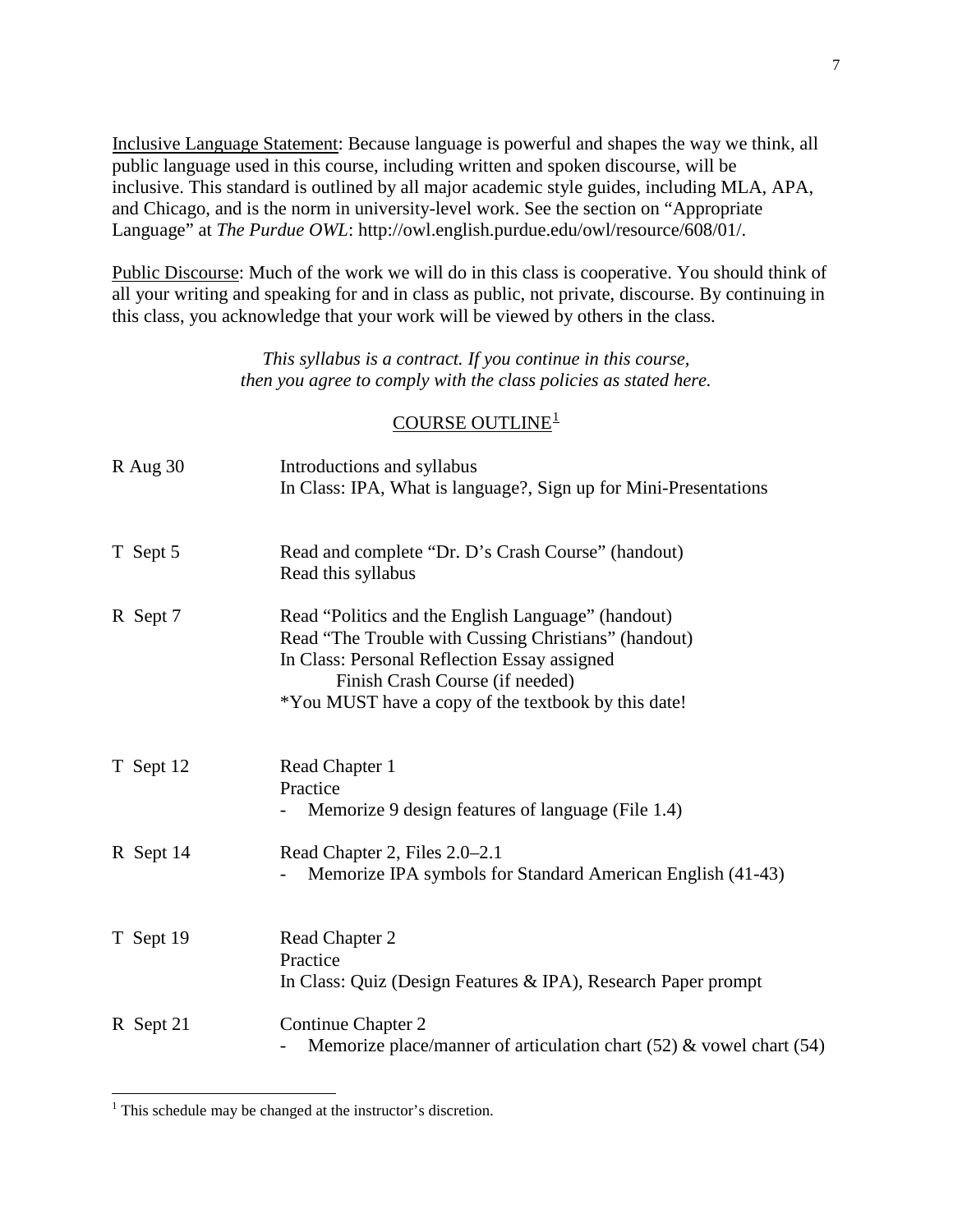| T Sept 26  | Read Chapter 3<br>Practice                                                                                                                                                                                                                                                                                     |
|------------|----------------------------------------------------------------------------------------------------------------------------------------------------------------------------------------------------------------------------------------------------------------------------------------------------------------|
| R Sept 28* | Continue Chapter 3<br>Practice<br><i>*Special Event: Poetry on Point, 3-4 p.m., Colt Forum</i>                                                                                                                                                                                                                 |
| T Oct 3    | Read Chapter 14<br>Practice<br>In Class: Quiz (Phonetics & Phonology), Conference Sign-up                                                                                                                                                                                                                      |
| R Oct 5    | <b>CONFERENCES</b><br>DUE: Personal Reflection Essay (post to "Discussions" on Canvas)                                                                                                                                                                                                                         |
| T Oct 10   | <b>Blog Participation</b><br>DUE: Between October 6-11, read at least two of your peers'<br>personal reflections on our "Discussions" page. Comment, check<br>back once a day or so, and actively discuss the issues that your<br>peers have raised (and please join the discussion on your own<br>essay too). |
| R Oct 12   | <b>Midterm Exam Review</b>                                                                                                                                                                                                                                                                                     |
| T Oct 17   | <b>MIDTERM EXAM</b>                                                                                                                                                                                                                                                                                            |
| R Oct 19   | <b>DUE: Nerdy Language Cartoon</b><br>In Class: Cartoon Gallery & Celebration                                                                                                                                                                                                                                  |
| T Oct 24   | Read Chapter 4<br><b>DUE: Research Paper Proposal</b>                                                                                                                                                                                                                                                          |
| R Oct 26   | Continue Chapter 4<br>Practice                                                                                                                                                                                                                                                                                 |
| T Oct 31   | Read Chapter 5<br>Practice                                                                                                                                                                                                                                                                                     |
| R Nov 2    | Read Chapter 6<br>Practice                                                                                                                                                                                                                                                                                     |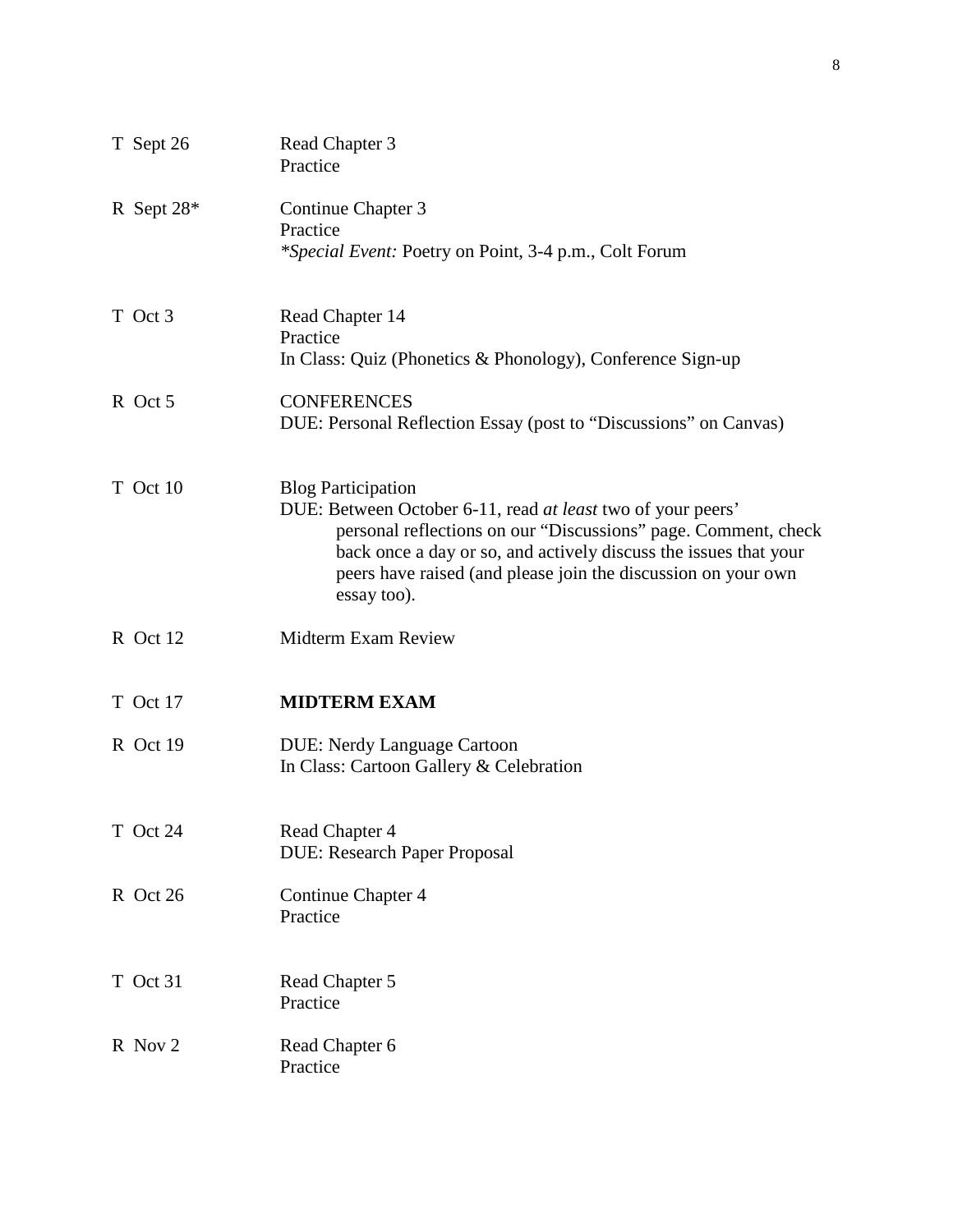| T Nov 7     | <b>Review Chapters 4-6</b><br>In Class: Quiz (Morphology, Syntax, Semantics), Research Paper check-in                                                 |
|-------------|-------------------------------------------------------------------------------------------------------------------------------------------------------|
| R Nov $9*$  | Read Chapter 8<br>Practice<br>*Bonus event: Poetry Day<br>Afternoon Reading & Talk: 3-4 p.m. (Fermanian)<br>Evening Performance: 7-8 p.m. (Fermanian) |
| T Nov 14    | Read/skim Chapter 9<br><b>Continue Chapter 8</b>                                                                                                      |
| R Nov 16    | Research & Writing Time                                                                                                                               |
| S Nov $18*$ | *Bonus event: Creative Writing Celebration<br><b>LJML</b> Homecoming Event<br>10-11:15 a.m. (Bond 103)                                                |
| T Nov 21    | Research & Writing Time                                                                                                                               |
| R Nov 23    | THANKSGIVING - NO CLASSES                                                                                                                             |
| T Nov 28    | Read Chapter 10<br>Practice                                                                                                                           |
| R Nov 30    | DUE: Research Paper draft<br>In Class: Discuss Research Papers (Peer Response)                                                                        |
| T Dec 5     | Chapter 15<br>Practice                                                                                                                                |
| R Dec 7     | <b>DUE: Research Paper</b><br>In Class: Final Review                                                                                                  |